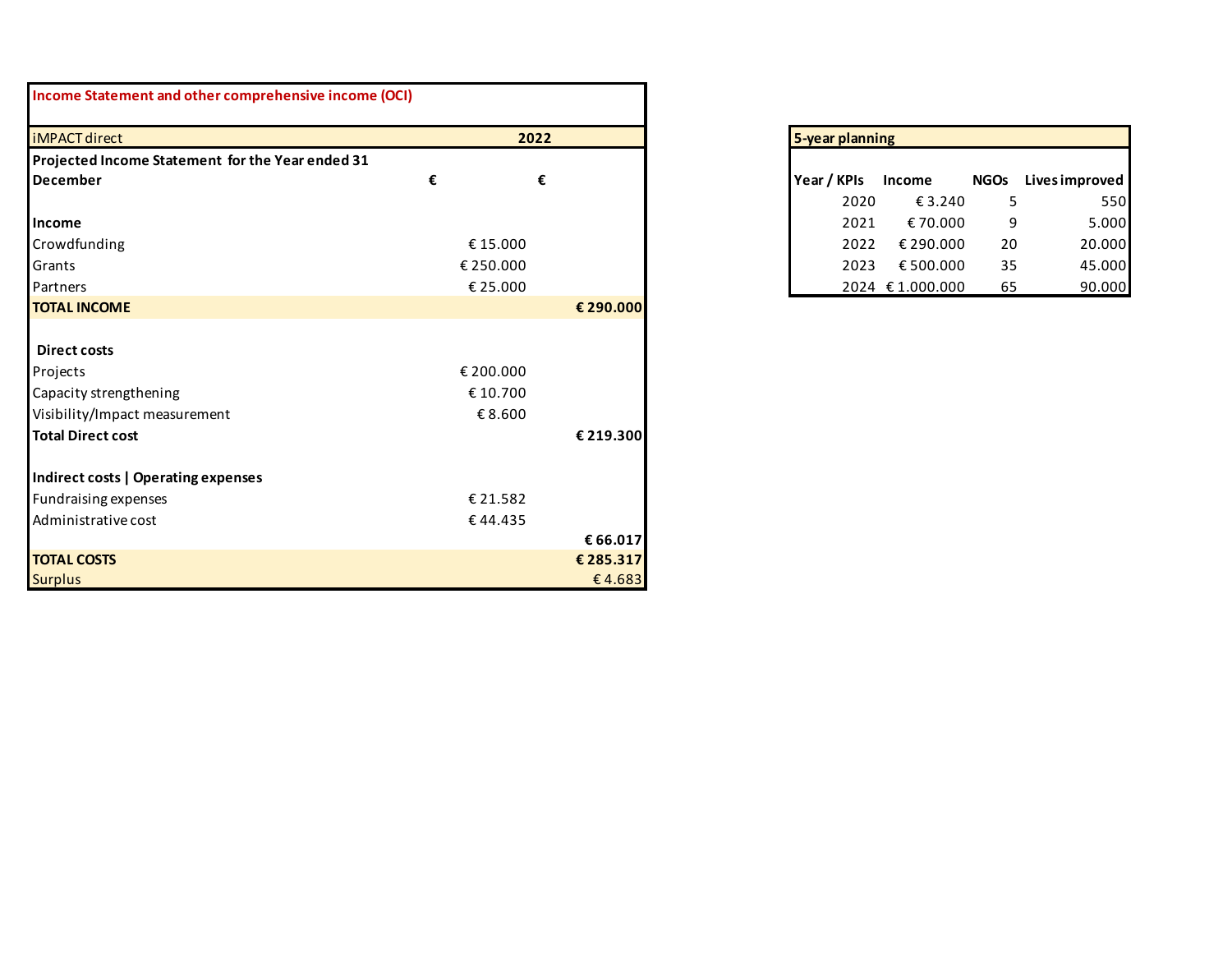|                                                                     | <b>EXPENSE DETAILS</b>                                                                                                                 | <b>BUDGETED</b>        |  |  |  |  |
|---------------------------------------------------------------------|----------------------------------------------------------------------------------------------------------------------------------------|------------------------|--|--|--|--|
| <b>Scenario 1:</b>                                                  | 1. PROJECTS                                                                                                                            |                        |  |  |  |  |
| <b>Basic organistional costs for Total 10 starting smaller NGOs</b> |                                                                                                                                        | € 100.000              |  |  |  |  |
| supporting 20 NGOs with                                             | Total 10 professional NGOs                                                                                                             | € 100.000              |  |  |  |  |
| voluntary staff and                                                 |                                                                                                                                        |                        |  |  |  |  |
| few hired experts                                                   |                                                                                                                                        |                        |  |  |  |  |
|                                                                     | <b>2. CAPACITY STRENGTENING</b>                                                                                                        |                        |  |  |  |  |
|                                                                     | Exploring Capacity Strengthening Needs NGOs                                                                                            | €1.000                 |  |  |  |  |
|                                                                     | 4 training days Kenya                                                                                                                  | €3.000                 |  |  |  |  |
|                                                                     | 4 training days Ghana                                                                                                                  | €3.000                 |  |  |  |  |
|                                                                     | <b>Accomodation &amp; Meals</b>                                                                                                        | €3.200                 |  |  |  |  |
|                                                                     | Mentoring (by volunteers)                                                                                                              | €500                   |  |  |  |  |
|                                                                     | Online meetings: NGOs share knoweldge, challenges, solutions                                                                           | €0                     |  |  |  |  |
|                                                                     |                                                                                                                                        |                        |  |  |  |  |
|                                                                     | 3. VISIBILTY NGOs   MEASURING IMPACT                                                                                                   |                        |  |  |  |  |
|                                                                     | Impact expert: feedback impact evidence research set-up & imp                                                                          | € 3.000                |  |  |  |  |
|                                                                     | Students for deskresearch / interviews tfor sharpening ToC                                                                             | € 2.400                |  |  |  |  |
|                                                                     | Videos for outcome reports                                                                                                             | €3.200                 |  |  |  |  |
|                                                                     | <b>Total expenses NGOs &amp; projects</b>                                                                                              | € 219.300              |  |  |  |  |
|                                                                     | <b>Percent of total:</b>                                                                                                               | 88%                    |  |  |  |  |
|                                                                     |                                                                                                                                        |                        |  |  |  |  |
|                                                                     | <b>4. FUNDRAISING EXPENSES</b>                                                                                                         |                        |  |  |  |  |
|                                                                     | Consultant marketing / communications strategies                                                                                       | €4.000                 |  |  |  |  |
|                                                                     | Intern socials                                                                                                                         | €3.630                 |  |  |  |  |
|                                                                     | Proposal writing consultant (Kenya)                                                                                                    | €3.000                 |  |  |  |  |
|                                                                     | <b>Budget events</b>                                                                                                                   | €1.000                 |  |  |  |  |
|                                                                     | Budget design / printed media                                                                                                          | € 2.000                |  |  |  |  |
|                                                                     | Paid Mailchimp account                                                                                                                 | €552                   |  |  |  |  |
|                                                                     | Paid Zoom account (through techSoup)                                                                                                   | € 100                  |  |  |  |  |
|                                                                     | Google Adds                                                                                                                            | €0                     |  |  |  |  |
|                                                                     | Donation form / tech development-hours                                                                                                 | €4.500                 |  |  |  |  |
|                                                                     | Payment Service Provider (PSP) (e.g. Flutterwave)                                                                                      | € 2.500                |  |  |  |  |
|                                                                     | Hosting website                                                                                                                        | €300                   |  |  |  |  |
|                                                                     |                                                                                                                                        |                        |  |  |  |  |
|                                                                     | <b>5. ADMINISTRATIVE COSTS</b>                                                                                                         | € 2.000                |  |  |  |  |
|                                                                     | Consultant Ghana for selection of NGOs & collecting info for repr<br>Consultant Kenya for selection of NGOs & collecting info for repc | € 2.000                |  |  |  |  |
|                                                                     | Travel expenses Ghana, Liberia, Sierra Leone                                                                                           | €1.000                 |  |  |  |  |
|                                                                     | Travel expenses Kenya, Uganda, Tanzania                                                                                                | €1.000                 |  |  |  |  |
|                                                                     |                                                                                                                                        |                        |  |  |  |  |
|                                                                     |                                                                                                                                        |                        |  |  |  |  |
|                                                                     | Travel / representing costs (board members)                                                                                            |                        |  |  |  |  |
|                                                                     |                                                                                                                                        |                        |  |  |  |  |
|                                                                     | Travel insurance staff/consultants Kenya, Ghana, board when tra                                                                        |                        |  |  |  |  |
|                                                                     | Partin annual membership fee                                                                                                           | €1.000<br>€395<br>€ 60 |  |  |  |  |
|                                                                     | CBF annual membership fee<br><b>Bank account</b>                                                                                       | € 250<br>€180          |  |  |  |  |